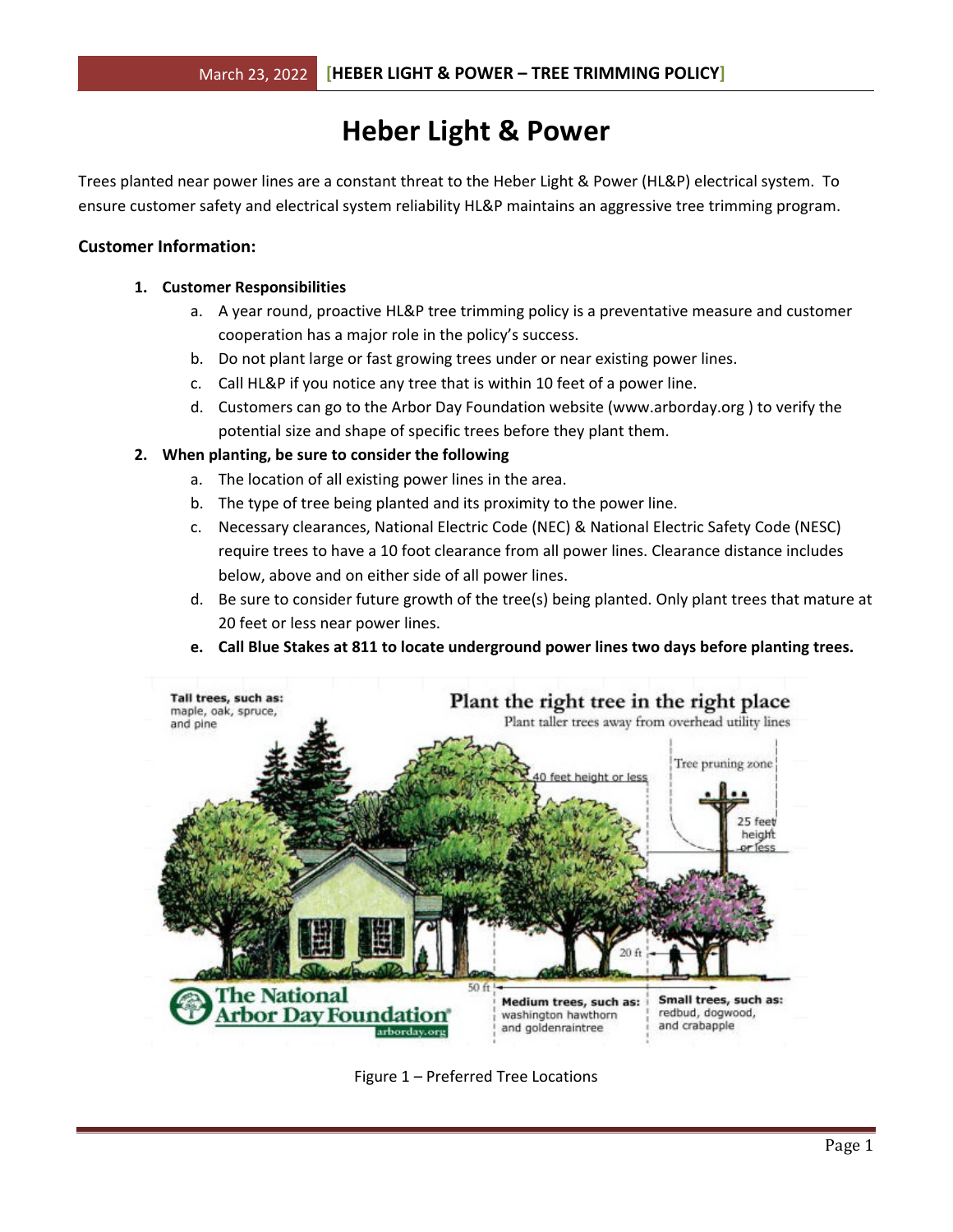## **3. Who is authorized to trim trees that are near power lines**

- a. The customer should not attempt to trim any tree that is near a power line. Customers may hire a professional tree trimming crew at their own expense or call HL&P and we will have our professional tree trimming crew perform the work free of charge, if the work is deemed necessary.
- b. Upon request, HL&P will trim a tree limb that is on a service drop (the power line that connects to the house or building). We do this service free of charge during normal business hours. HL&P will not perform clean up or remove the limb from the premises.

# **Heber Light & Power Information**

# **1. The Purpose of the HL&P Tree Trimming Policy**

- a. Customer safety is the major concern when dealing with trees that encroach into the power lines.
- b. Power outages and system reliability are also affected by trees that grow into HL&P's power lines.
- c. HL&P's Tree Trimming Policy is intended to prevent accidents and outages using proactive tree trimming practices.

# **2. Right of Ways and Tree Trimming**

- a. HL&P has the right to trim trees before they become a problem. HL&P hires professional tree trimming crews to maintain safe electrical right of way corridors throughout its service territory.
- b. Tree trimming crews trim trees that are close to power lines and electrical facilities. Crews hired by HL&P will not trim for phone, cable television or any other telecommunication lines.

# **3. Methods of Trimming**

a. There are various techniques used to trim trees that are too close to power lines. Depending on the size and shape of the tree and its proximity the power line, differing techniques will be used.



**Figure 2 – Typical Tree Trimming Techniques**